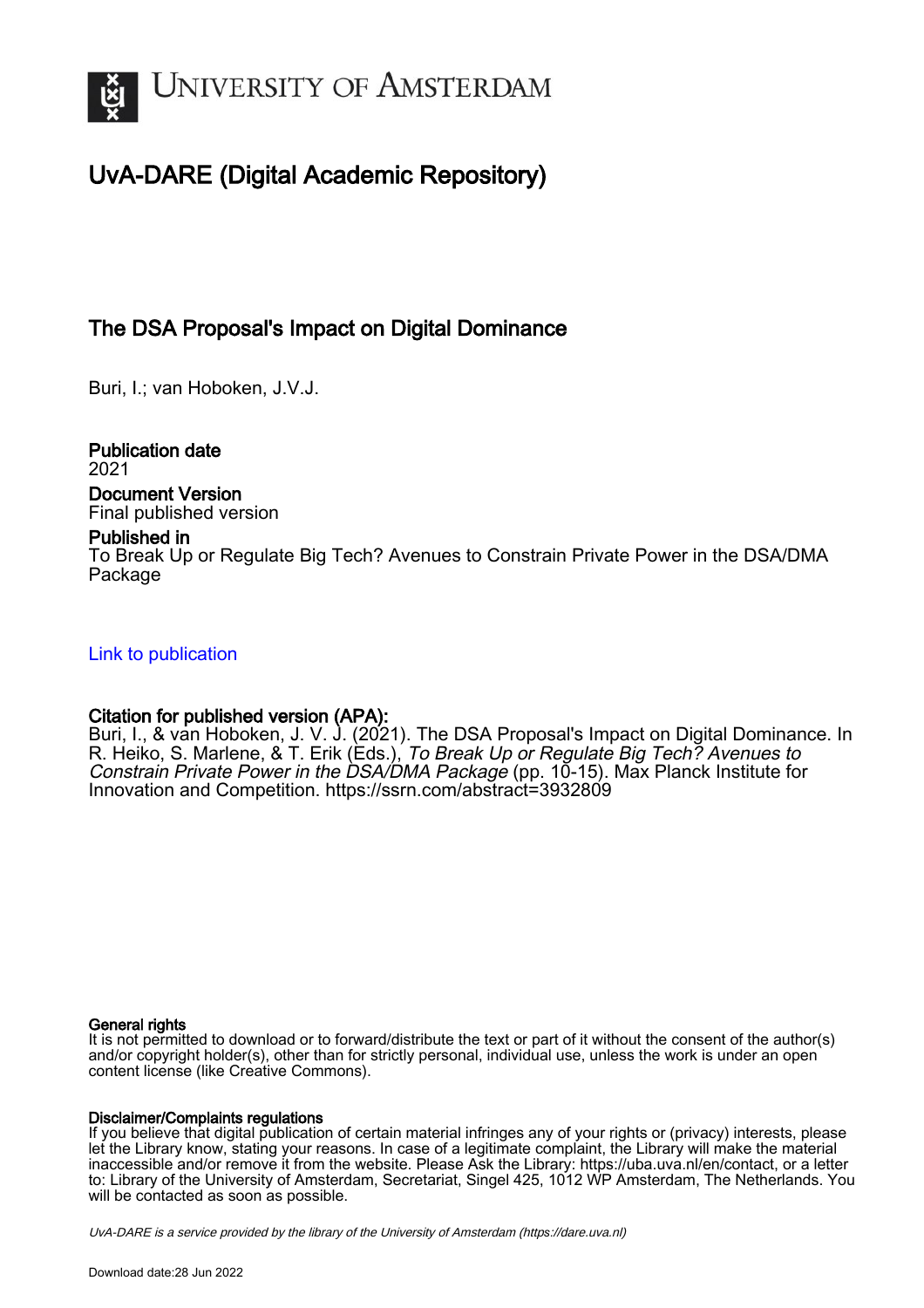# The DSA Proposal's Impact on Digital Dominance

Ilaria Buri • Joris van Hoboken

*One of the most pressing questions in the ongoing debates about the Digital Services Act (DSA) proposal is the question of entrenching dominance. While the DSA aims at providing a harmonized regulatory framework for addressing online harms, there is a risk that imposing accountability at the threat of fines might increase the power of already dominant intermediaries. This problem is particularly evident for content moderation, where over the last decades a handful of services have consolidated their position as the primary arbiters of speech and online activity.*

ne of the most pressing questions in the ongoing European debates about the Dig- $\bf{O}$ ne of the most pressing questions in the ongoing European debates about the Digital Services Act (DSA) proposal<sup>1</sup> is the question of dominance, and specifically the question of the disproportionate power and societal impact of dominant services on online speech and the fundamental rights of users.

With the DSA proposal, the European Commission aims to provide a new regulatory framework for the responsibility of online services in the EU internal market. Specifically, the DSA departs from the self-regulatory paradigm for online service responsibilities. It sets out to overcome the existing fragmentation and regulatory gaps by defining clear and proportionate obligations for online services with regard to illegal content and content moderation practices more generally, which reflect the difference in resources and societal impact of the various actors on the market. In the intention of the Commission, legal clarity should, in turn, translate into a safer online environment, where providers are held accountable and users' fundamental rights (in particular, freedom of expression, privacy and data protection, non-discrimination and right to an effective legal remedy) are duly protected.

Thus, the DSA aims at providing a harmonized regulatory framework for addressing online harms, while protecting users' fundamental rights. However, there is a risk that imposing accountability at the threat of fines might increase the power of already dominant intermediaries. This problem is particularly evident for content moderation, where the DSA framework threatens to further strengthen the role of Big Tech in determining what is acceptable online speech. Over the last decades, a handful of services have consolidated their position as the primary arbiters of speech and online activity. The fact that Facebook is actively calling for increased regulation, widely considered to be informed by a wish to further consolidate its power, may serve as a warning for the potential anti-competitive impacts of regulation such as the DSA.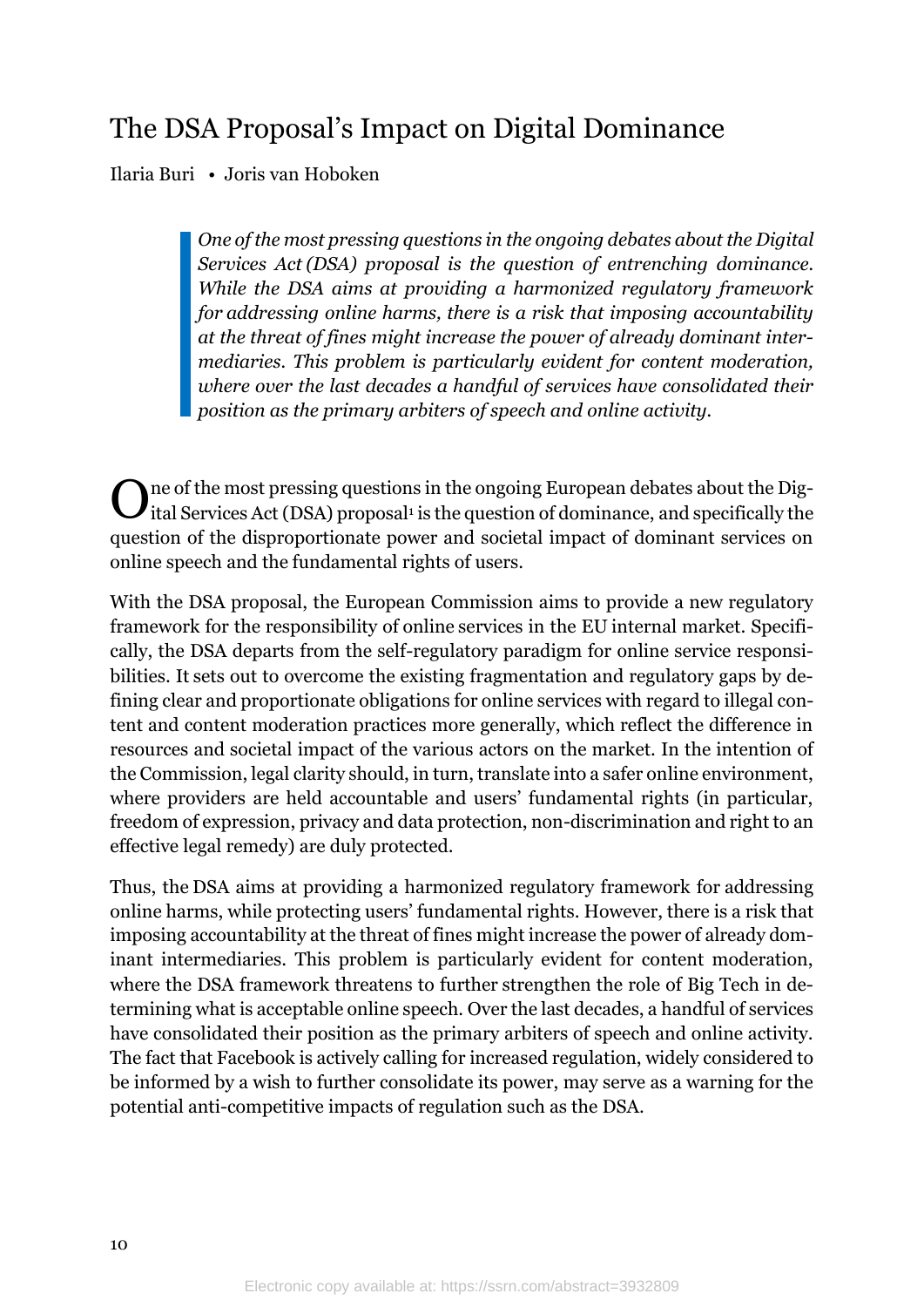In this contribution, we discuss the question of whether the DSA can be expected to further entrench the power of dominant services. First, we consider how the DSA impacts the relative competitiveness of dominant and smaller services, and how the economics of content moderation tend to favour very large online platforms (VLOPs). Second, we focus on a selection of provisions in the DSA and how these have the potential to entrench VLOPs' dominance and private power, while providing suggestions for better safeguards.

## **The Likely Economic Impact of the DSA**

We can start with the question whether the DSA can significantly alter the power dynamics underlying innovation and competition in the market of intermediary services. While the DSA focuses on issues of liability for illegal content and responsibility in content moderation processes more generally, a separate proposal, the Digital Markets Act (DMA),<sup>2</sup> aims to address issues of competition in digital markets. General issues of economic dominance and monopoly power will have to be addressed through competition law and the DMA.

With the DSA, a central goal for the European Commission (EC), related to competition, is to overcome legal fragmentation with a set of harmonized rules and provide "the conditions for innovative digital services to emerge and scale up in the internal market" (Recital 4). Legal fragmentation has been a problem since the adoption of the eCommerce Directive (ECD),<sup>3</sup> which left crucial details to self-regulation and national law. In the last years, fragmentation has further increased as a result of legislative developments at the national level (such as the German NetzDG4). While a more harmonized framework would certainly benefit dominant companies, well-positioned to respond to a more strictly harmonized EU regulatory environment, a recurring fear is that smaller service providers might falter.

However, the EC's Impact Assessment<sup>5</sup> accompanying the DSA proposal is very positive about the benefits of overcoming fragmentation for smaller companies: they would be able to scale up their offerings in a more robust EU market. Focusing on the increased cross-borders turnover resulting from harmonization, the EC estimates a cost reduction of around 400.000  $\epsilon$  per annum for a medium enterprise operating in three Member States and of 4 million  $\epsilon$  for the same company operating in 10 Member States. In the EC's view, the cost savings would be particularly beneficial to micro and small enterprises, who encounter prohibitive costs when offering services in more than two Member States.

Although the EC acknowledges that compliance with the DSA obligations entails additional costs for all hosting service providers, according to its calculations, however, these costs would be lower than those of facing a fragmented legal environment. Estimating the DSA-related expenditures is complicated though, as these costs are highly dependent on the volume of notices received by the individual service provider.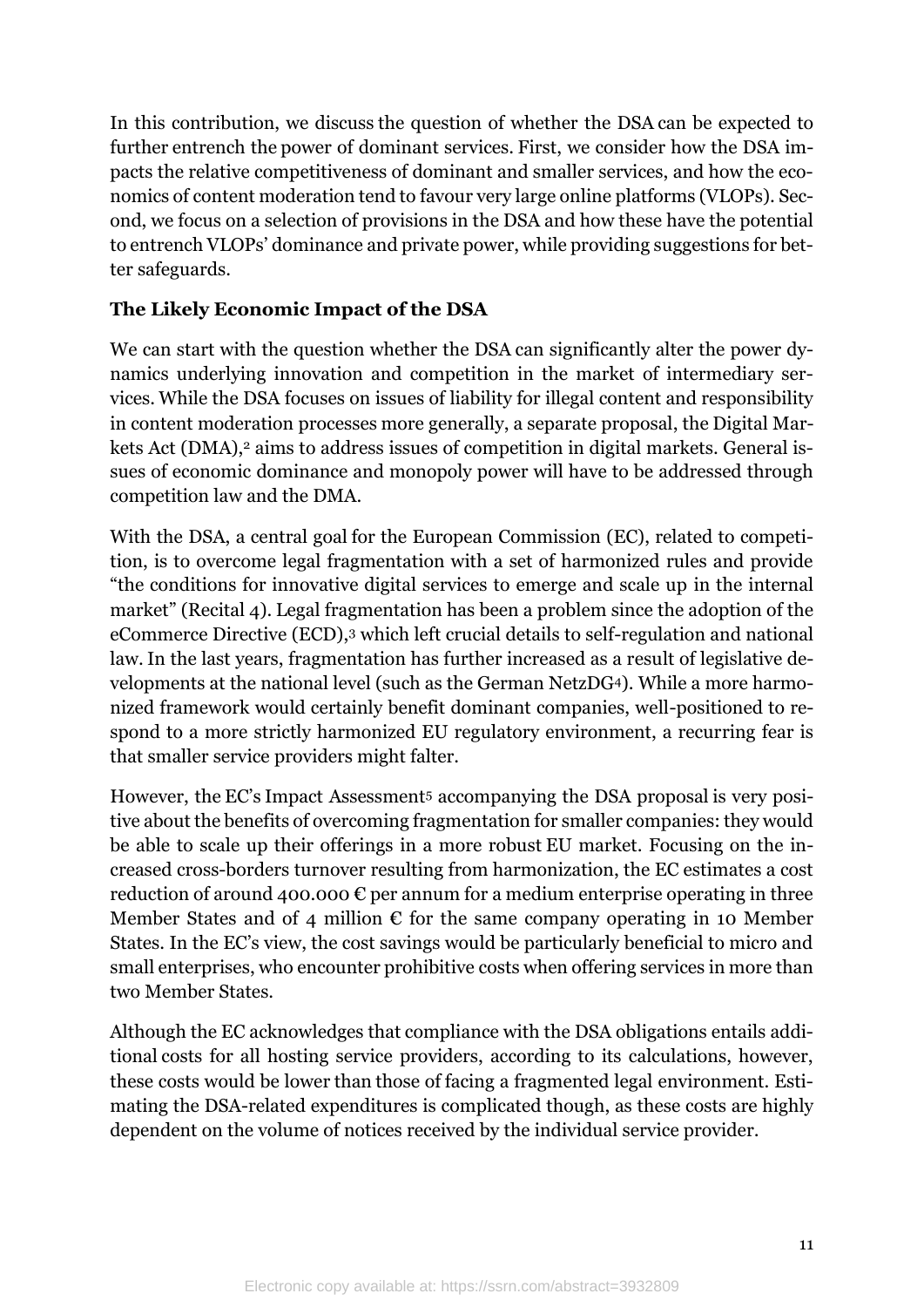Overall, the EC's assessment report does not warrant the conclusion that the costs of DSA compliance would be prohibitive for SMEs and/or disproportionately affect them *vis-à-vis* VLOPs. Notably, though, the calculations on costs and administrative burdens at company level are not exhaustive on the economic impact of the DSA: for instance, the costs for out-of-court dispute settlement are not included, and the impact assessment's tables only refer to the costs of notice and action procedures, while it is unclear if this covers the moderation of harmful/undesirable (but not necessarily illegal) content. The impact assessment's calculations should therefore be taken with a grain of salt.

In addition, the economic considerations found in the Impact Assessment primarily relate to the first policy goal of the DSA – strengthening the Digital Single Market by removing legal fragmentation – and do not necessarily capture the broader economics underlying content moderation today. In the absence of a complete overhaul of platform governance, the economics of content moderation significantly benefit larger companies. First, the reduction of costs through legal harmonization does not per se translate into an ability of smaller actors to scale up and compete with the big ones. Content moderation of internationally operating social media services also entails significant investments in personnel (including moderators) with relevant expertise on language, politics, culture, government relations and other jurisdictional specifics, with significant efficiency gains for larger services. The possibilities of automation<sup>6</sup> in detecting and addressing illegal and harmful content issues are likewise significantly greater for services with the largest volume of user activity and content notices. Arguably, the higher costs envisaged for VLOPs are marginal, compared to their structure and turnover, and their established risk management procedures.

In summary, addressing legal fragmentation will have some important benefits for small service providers, but this will likely benefit large service providers as well – if not more – and not affect their ability to dominate. But of course, the question of digital dominance and content moderation extends beyond the economics of content moderation to the other two key policy objectives of the DSA: addressing online harms and protecting users' fundamental rights.

### **Beyond the Economic Impact**

The DSA proposal keeps the basic intermediary liability safe harbor regime of the ECD in place (Articles 3-5 DSA). The importance of a harmonized safe harbor regime is likely significant for smaller service providers. On the contrary, for larger service providers that are actively moderating content, one could raise the question if a safe harbor is still warranted. While we do not support such proposals, considering their probable negative impact on fundamental rights, any initiative to condition the safe harbors on compliance with particular due diligence obligations should be restricted to dominant service providers, to prevent further harm to the competitiveness of smaller players. More importantly, in our view, there are a number of noted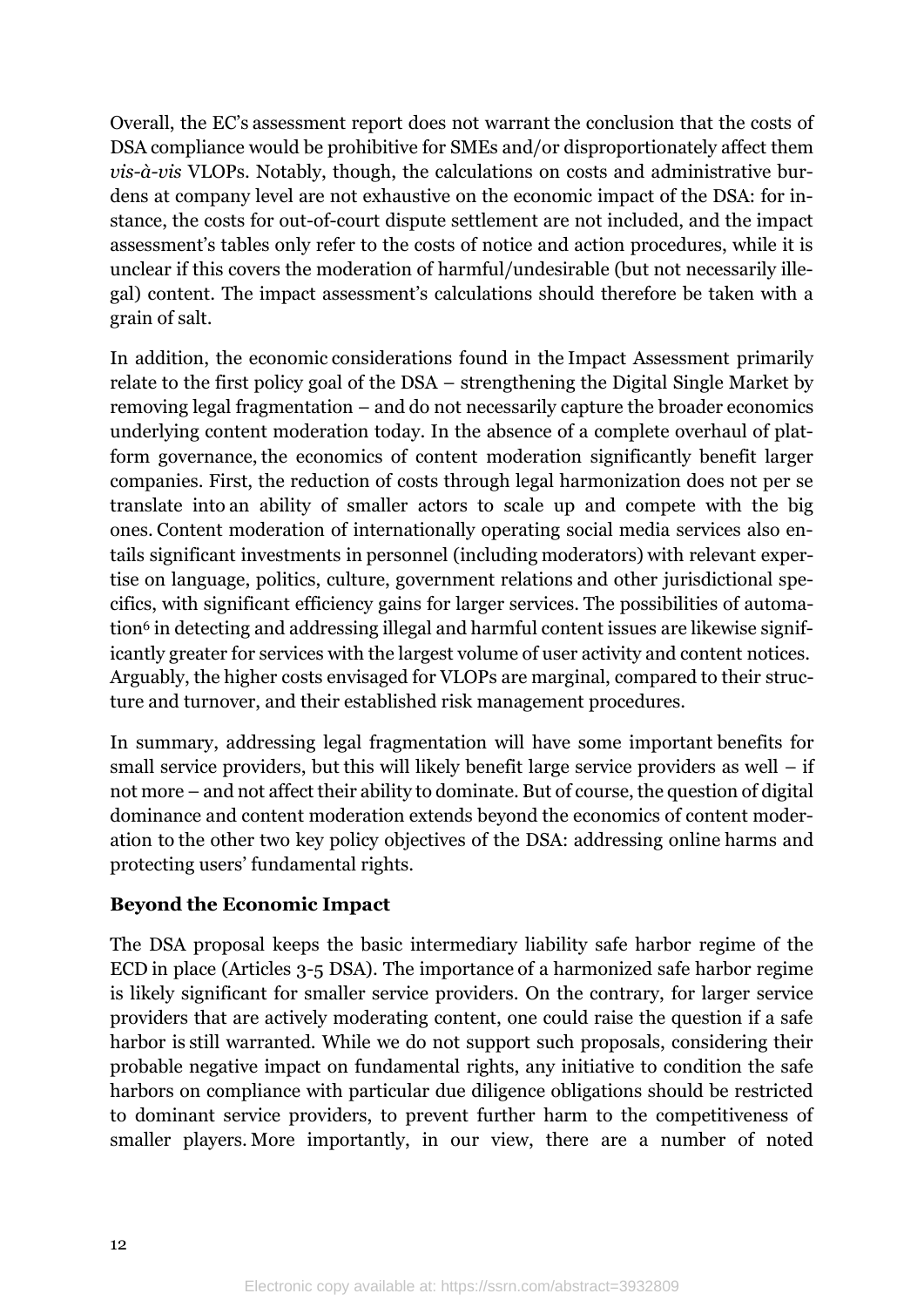uncertainties<sup>7</sup> about the applicable scope of the DSA's safe harbors and due diligence framework, in particular in relation to search engine, infrastructural, messaging, and ancillary services. There is a risk that the legal certainty provided by the DSA will be the greatest for dominant social media and marketplace services.

The DSA continues, and in some ways further reinforces, the tendency to outsource primary decisions on fundamental rights and speech governance to platforms. This "privatized enforcement" phenomenon<sup>8</sup> is present in many of the DSA procedures for tackling illegal content, including orders to act against illegal content in Article 8 and 9 DSA, the notice-and-takedown mechanisms in Article 14 DSA, the measures and protection against misuse in Article 20 DSA and the notification of suspicions of criminal offences in Article 21 DSA. This tendency combines with the incentives, also present in the DSA, towards over-removal of lawful content in order to avoid fines. The complaint procedure of Article 17 DSA is also noteworthy in this regard. It provides users with an ability to contest undue removals of content by online platforms. But it also places the responsibility for operating these procedures on the platforms and does not impact the discretion of online platforms to act on the basis of their terms of service. This, in combination with the proposed regime for out-of-court dispute settlement, highlights the extent to which content moderation is steered away from more robust judicial processes, which more robustly guarantee users' fundamental rights.

The risk-based approach for content moderation imposed on VLOPs raises some additional concerns in this regard. The risk assessment will involve a complex balancing exercise between fundamental rights and other policy objectives (the eradication of online harm and disinformation, in particular) by dominant online platforms. The only stakeholders with some leverage over these risk assessments are the European Board for Digital Services (composed of the national regulators) and the EC. Specifically, Article 27 DSA requires them to recommend best practices for VLOPs to mitigate the systemic risks identified either in the assessment under Article 26 DSA or through data access and transparency reporting. Once such balancing has been conducted and guidelines have been issued, VLOPs are easily provided with an additional line of defense in imposing their standards for content moderation on users. Additional clarity is needed on the precise focus of the risk assessments, to prevent this new framework from becoming captured by dynamics between dominant platforms and regulators to the detriment of users.

Article 12 DSA proposal obliges intermediaries to provide information on any restrictions applied for the purpose of content moderation, and to act in a diligent, objective and proportionate manner, with due regard for the fundamental rights of users. Dominant online platforms' terms of service exert a particularly strong influence on users' fundamental rights, shaping the boundaries of legitimate online speech globally. Within the current text, the proportionality standard could be used to give horizontal effect<sup>9</sup> to freedom of expression. But Article 12 DSA could more explicitly take into account the dominance of particular online platforms. It could incorporate stricter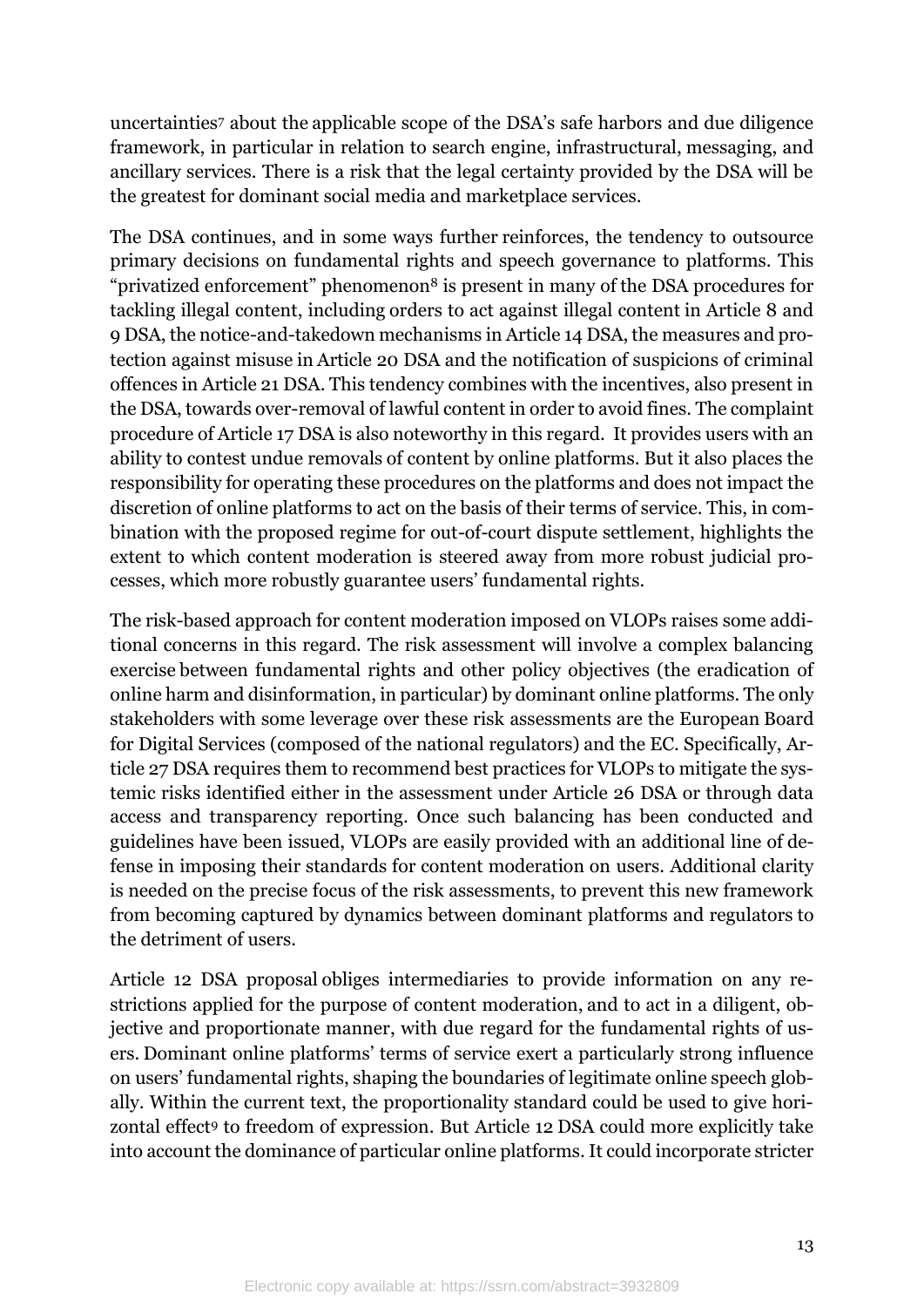standards for dominant services, limiting their discretion in moderating speech on matters of public concern. Given the exceptional power over speech of the VLOPs, Article 12 DSA could more generally clarify<sup>10</sup> that fundamental rights are applicable in the horizontal relation between them and the users and require VLOPs to follow human rights law standards for online content moderation.

## **Conclusion**

This discussion has looked at how the problem of digital dominance is affected by the DSA proposal. While the DSA proposal tries to not aggravate this situation – and we can agree with the EC that addressing legal fragmentation helps smaller companies operating in the EU – there is no doubt that the economics of content moderation strongly benefit larger companies. Outside of a restructuring of the market (through the lens of economic regulation and competition law), obligations on companies to address online harms and at the same time protect fundamental rights end up playing into the hands of dominant companies. Within its current scope, what should be expected from the DSA is to include robust safeguards for users, minimize privatized enforcement dynamics and put more focus on the horizontal effect of fundamental rights, including to limit the discretion of dominant players. These elements could be complemented by stronger restrictions on the business models of dominant platforms (notably based on pervasive tracking and targeting of their users and attention-maximizing algorithms), which have been linked to the spread of harmful content<sup>11</sup> and to a variety of other individual and societal risks, including some of the issues identified by the DSA as "systemic risks". While we cannot expect the DSA (considering its scope and focus) to solve the issues of dominance in content moderation, several improvements are warranted to limit the exceptional power of the big actors in content moderation and thus support a better protection of fundamental rights and key societal interests.

> This article has originally been published on Verfassungsblog (2021/8/30), [https://verfas](https://verfassungsblog.de/power-dsa-dma-01/)[sungsblog.de/power-dsa-dma-01/](https://verfassungsblog.de/power-dsa-dma-01/), DOI: 10.17176/20210830-112903-0.



**Ilaria Buri** is a research fellow at the Institute for Information Law, University of Amsterdam, where her work focuses on the "DSA Observatory" project. She previously worked as a researcher at the KU Leuven Centre for IT and IP Law (CiTiP) on matters of data protection and cybersecurity. She is admitted to the Bar in Italy and, prior to joining academia, she gained extensive experience as a practitioner in law firms and worked at the European Commission (DG Clima).



**Joris van Hoboken** is a Professor of Law at the Vrije Universiteit Brussels and an Associate Professor at the Institute for Information Law, University of Amsterdam. He works on the intersection of fundamental rights protection (privacy, freedom of expression, non-discrimination) and the regulation of platforms and internet services. At the VUB, he is appointed to the Chair 'Fundamental Rights and Digital Transformation', established at the Interdisciplinary Research Group on Law Science Technology & Society, with the support of Microsoft.